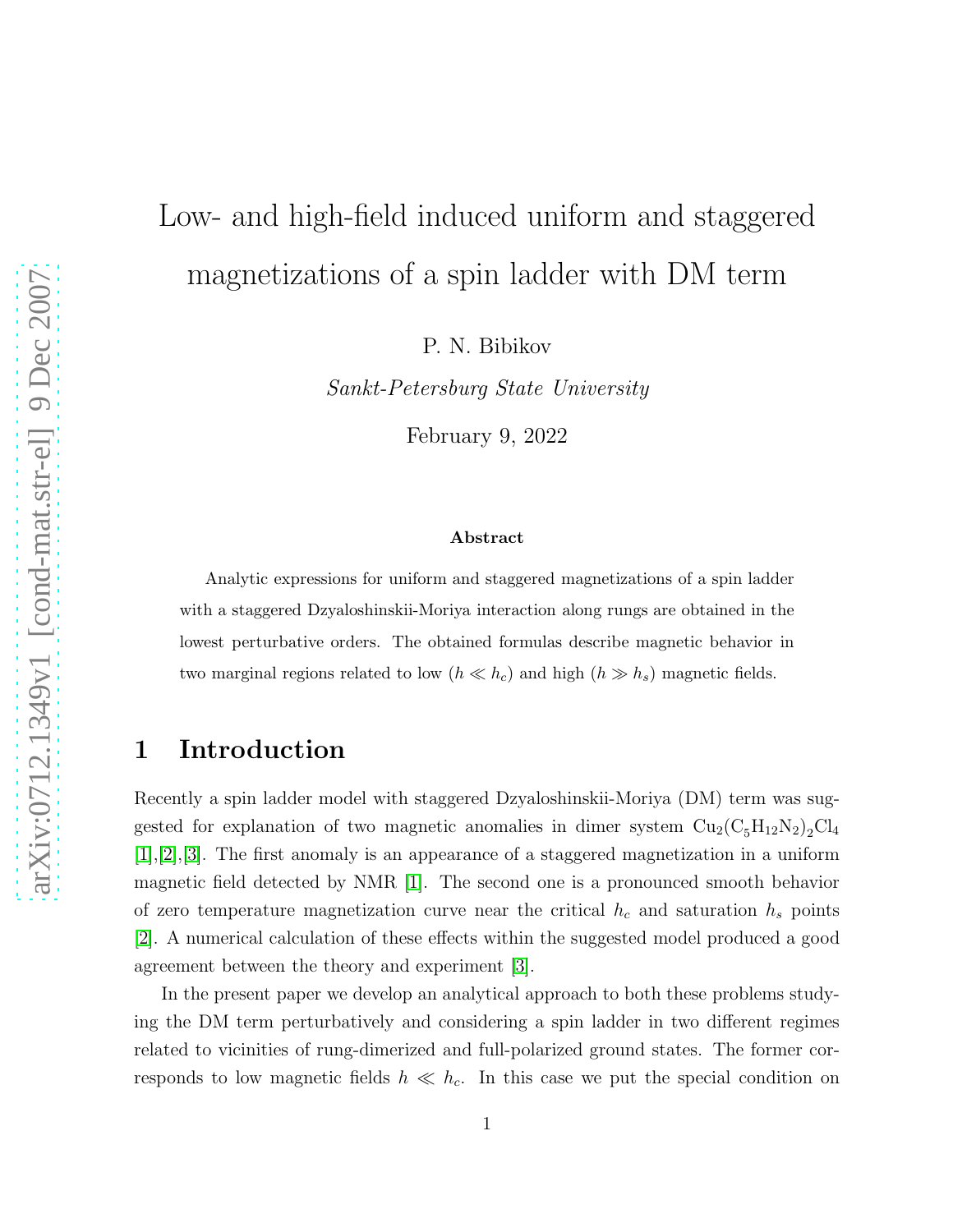the coupling parameters [\[4\]](#page-6-3),[\[5\]](#page-6-4) in order to begin with exact rung-dimerized ground state of the nonperturbed Hamiltonian. In the latter regime related to high fields  $h \gg h_s$ the unperturbed system is always fully polarized. Therefore in this case any additional restriction on the coupling parameters is unnecessary.

#### 2 Hamiltonian and ground states of a spin ladder

We shall study the following Hamiltonian,

$$
\hat{H} = \sum_{n=-\infty}^{\infty} H_{n,n+1}^0 + H_n^{DM},
$$
\n(1)

where

$$
H_{n,n+1}^{0} = H_{n,n+1}^{rung} + H_{n,n+1}^{leg} + H_{n,n+1}^{frust} + H_{n,n+1}^{cyc} + H_{n,n+1}^{Zeeman} + J_{norm}I,
$$
\n(2)

and

$$
H_{n,n+1}^{rung} = \frac{J_{\perp}}{2} (\mathbf{S}_{1,n} \cdot \mathbf{S}_{2,n} + \mathbf{S}_{1,n+1} \cdot \mathbf{S}_{2,n+1}),
$$
  
\n
$$
H_{n,n+1}^{leg} = J_{\parallel} (\mathbf{S}_{1,n} \cdot \mathbf{S}_{1,n+1} + \mathbf{S}_{2,n} \cdot \mathbf{S}_{2,n+1}),
$$
  
\n
$$
H_{n,n+1}^{frust} = J_{frust} (\mathbf{S}_{1,n} \cdot \mathbf{S}_{2,n+1} + \mathbf{S}_{2,n} \cdot \mathbf{S}_{1,n+1}),
$$
  
\n
$$
H_{n,n+1}^{cyc} = J_c ((\mathbf{S}_{1,n} \cdot \mathbf{S}_{1,n+1}) (\mathbf{S}_{2,n} \cdot \mathbf{S}_{2,n+1}) + (\mathbf{S}_{1,n} \cdot \mathbf{S}_{2,n}) (\mathbf{S}_{1,n+1} \cdot \mathbf{S}_{2,n+1})
$$
  
\n
$$
- (\mathbf{S}_{1,n} \cdot \mathbf{S}_{2,n+1}) (\mathbf{S}_{2,n} \cdot \mathbf{S}_{1,n+1})),
$$
  
\n
$$
H_{n,n+1}^{Zeeman} = -\frac{g\mu_B h}{2} (\mathbf{S}_{1,n}^z + \mathbf{S}_{2,n}^z + \mathbf{S}_{1,n+1}^z + \mathbf{S}_{2,n+1}^z),
$$
  
\n
$$
H_n^{DM} = (-1)^n \mathbf{D} \cdot [\mathbf{S}_{1,n} \times \mathbf{S}_{2,n}].
$$
  
\n(3)

Here  $S_{i,n}$  ( $i = 1, 2$ ) are spin-1/2 operators associated with *n*-th rung while I is an identity matrix. The auxiliary term  $J_{norm}I$  in (2) is need only for zero normalization of the ground state energy. The vector  $\mathbf{D} = D(0, \cos \theta, \sin \theta)$  lies in the  $y - z$  plane.

When the coupling parameters of  $H_{n,n+1}^0$  satisfy a system of rung-dimerization conditions  $[4], [5],$  $[4], [5],$  $[4], [5],$ 

$$
J_{frust} = J_{\parallel} - \frac{1}{2}J_c, \quad J_{norm} = \frac{3}{4}J_{\perp} - \frac{9}{16}J_c,
$$
  

$$
J_{\perp} > 2J_{\parallel}, \quad J_{\perp} > \frac{5}{2}J_c, \quad J_{\perp} + J_{\parallel} > \frac{3}{4}J_c.
$$
 (4)

the ground state related to  $H_{n,n+1}^0$  has zero energy and the rung-dimerized form,

$$
|0\rangle_{r-d} = \prod_{n} |0\rangle_n.
$$
 (5)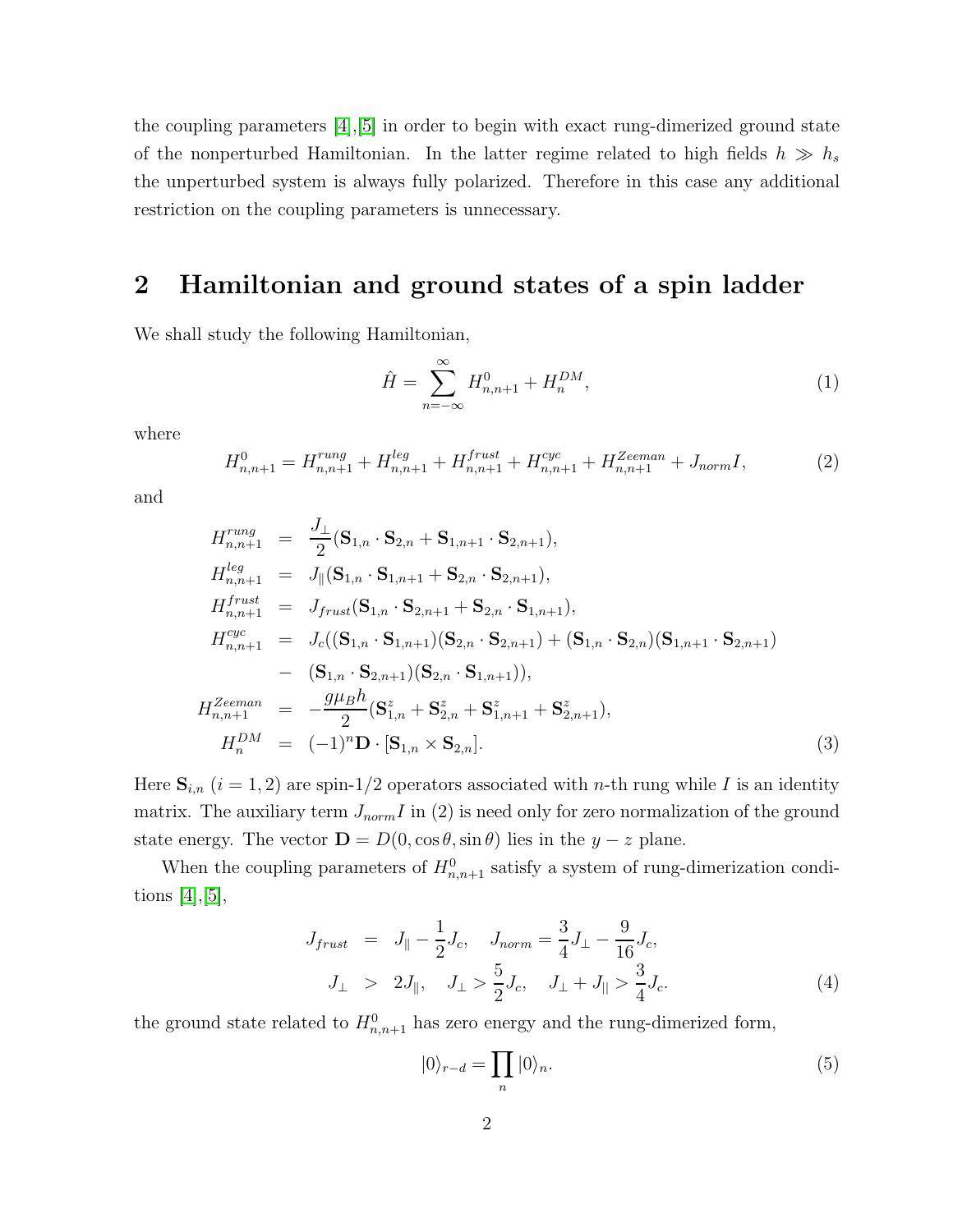Here each  $|0\rangle_n$  is the singlet state (rung-dimer) related to *n*-th rung. The related oneparticle excitation (often called a triplon) is a coherent superposition of excited rungs,

$$
|k, tripl\rangle^{j} = \frac{1}{\sqrt{N}} \sum_{n} e^{ikn} ... |1\rangle^{j}_{n} ... , \quad j = -1, 0, 1,
$$
 (6)

where  $N$  is the number of rungs and " $\ldots$ " denotes a product of rung-dimers. The corresponding dispersion is the following [\[4\]](#page-6-3),

$$
E_{tripl}(k,j) = J_{\perp} - \frac{3}{2}J_c - jg\mu_B h + J_c \cos k.
$$
 (7)

When the external magnetic field satisfy the system of saturation conditions,

$$
g\mu_B h > 2(J_{\parallel} + J_{frust}), \quad g\mu_B h > J_{\perp} + 2J_{frust}, \quad g\mu_B h > J_{\perp} + 2J_{\parallel} + J_c,
$$
  
\n
$$
g\mu_B h > \frac{J_{\perp}}{2} + J_{\parallel} + J_{frust} - \frac{J_c}{4}
$$
  
\n
$$
+ \frac{1}{2} \sqrt{\left(J_{\perp} - J_{\parallel} - J_{frust} - \frac{J_c}{2}\right)^2 + 3\left(J_{\parallel} - J_{frust} - \frac{J_c}{2}\right)^2},
$$
\n(8)

and  $J_{norm} = g\mu_B h - J_{\perp}/4 - J_{\parallel}/2 - J_{frust}/2 - J_c/16$ , the fully polarized state,

$$
|0\rangle_{sat} = \prod_{n} |1\rangle_{n}^{1},\tag{9}
$$

is a zero energy ground state for  $\hat{H}^0$ .

From the local formula,

$$
H_n^{DM}|1\rangle_n^+ = (-1)^n \frac{D}{\sqrt{8}} \cos \theta |0\rangle_n, \qquad (10)
$$

one can conclude that the lowest order with respect to D correction to  $|0\rangle_{sat}$  originates from the following branch of coherent excitations (by analogy with (6) we call them singlons),

$$
|k, singl\rangle = \frac{1}{\sqrt{N}} \sum_{n} e^{ikn} \dots |0\rangle_{n} \dots \tag{11}
$$

Unlike (6) here "..." denotes a product of polarized rung triplets (with  $j = 1$ ).

The corresponding dispersion,

$$
E_{singl}(k) = g\mu_B h - J_{\perp} - J_{\parallel} - J_{frust} - \frac{J_c}{2} + \left(\frac{J_c}{2} + J_{\parallel} - J_{frust}\right)\cos k,\tag{12}
$$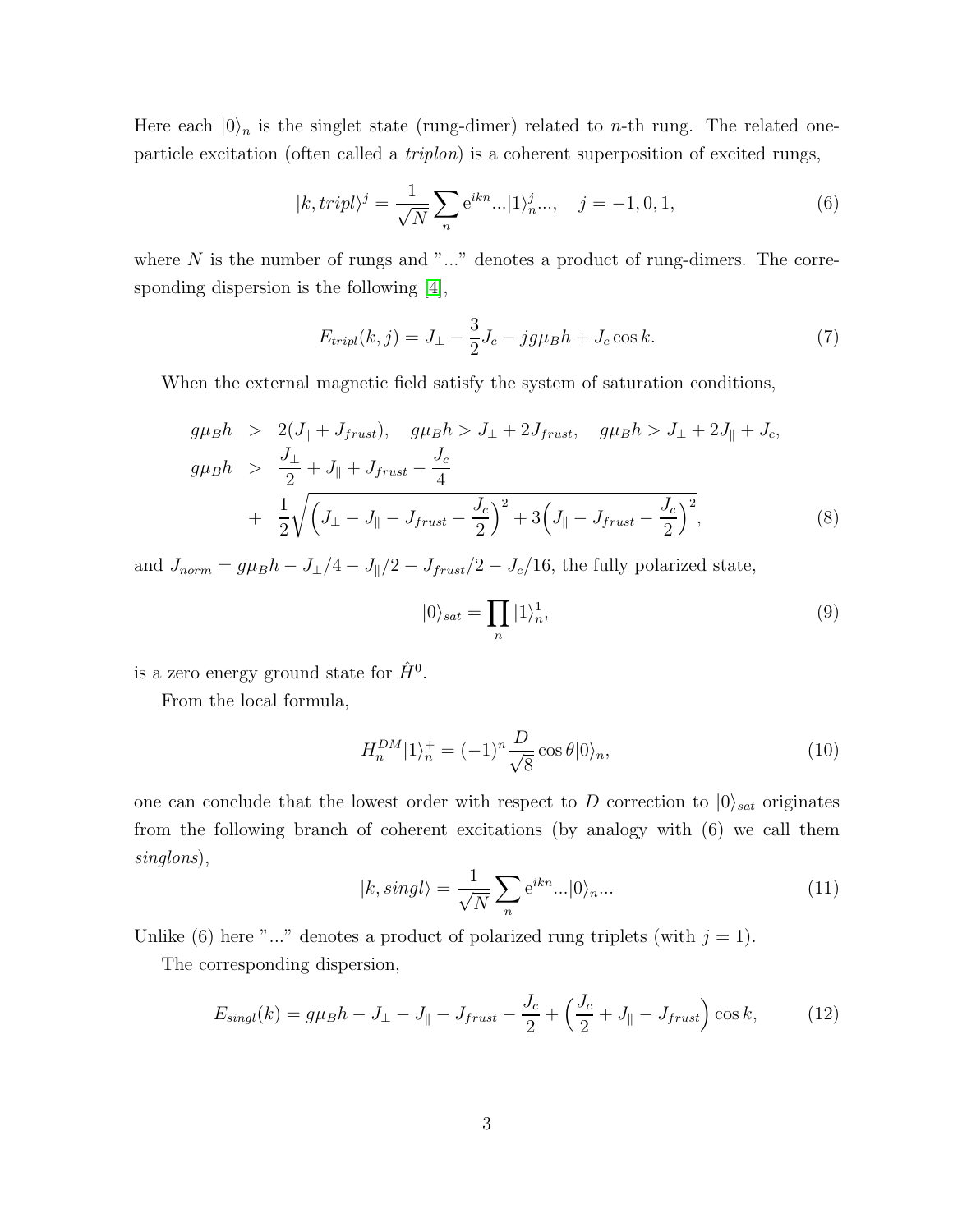may be easily obtained from the Shrödinger equation and the following local formulas,

$$
H_{n,n+1}^{0}|0\rangle_{n}|1\rangle_{n+1}^{+} = \left(\frac{g\mu_{B}h}{2} - \frac{J_{\perp}}{2} - \frac{J_{\parallel}}{2} - \frac{J_{frust}}{2} - \frac{J_{c}}{4}\right)|0\rangle_{n}|1\rangle_{n+1}^{+} + \left(\frac{J_{c}}{4} + \frac{J_{\parallel}}{2} - \frac{J_{frust}}{2}\right)|1\rangle_{n}^{+}|0\rangle_{n+1},
$$
  
\n
$$
H_{n,n+1}^{0}|1\rangle_{n}^{+}|0\rangle_{n+1} = \left(\frac{g\mu_{B}h}{2} - \frac{J_{\perp}}{2} - \frac{J_{\parallel}}{2} - \frac{J_{frust}}{2} - \frac{J_{c}}{4}\right)|1\rangle_{n}^{+}|0\rangle_{n+1} + \left(\frac{J_{c}}{4} + \frac{J_{\parallel}}{2} - \frac{J_{frust}}{2}\right)|0\rangle_{n}|1\rangle_{n+1}^{+}.
$$
\n(13)

#### 3 Magnetization at low fields

In the first order with respect to  $D$  the perturbed ground state is the following,

$$
|0\rangle = |0\rangle_{r-d} - \sum_{n,k,j} \frac{i \langle k, tripl | H_n^{DM} | 0 \rangle_{r-d}}{E_{tripl}(k,j)} |k, tripl\rangle^j.
$$
 (14)

Using the local formula,

$$
H_n^{DM}|0\rangle_n = (-1)^n D\Big(\frac{1}{\sqrt{8}}\cos\theta(|1\rangle_n^+ + |1\rangle_n^-) + \frac{1}{2i}\sin\theta|1\rangle_n^0\Big),\tag{15}
$$

and taking into account that  $\sum_{n} (-1)^{n} e^{-ikn} = N \delta_{k,\pi}$  we obtain,

$$
|0\rangle = |0\rangle_{r-d} - D\sqrt{N} \Big( \frac{\cos\theta}{\sqrt{8}} \sum_{j=\pm 1} \frac{1}{E_{tripl}(\pi, j)} |\pi, tripl\rangle^j + \frac{\sin\theta}{2iE_{tripl}(\pi, 0)} |\pi, tripl\rangle^0 \Big). \tag{16}
$$

As it follows from (16) the first order correction diverges as  $\sqrt{N}$ . Nevertheless as it will be shown below the uniform and staggered magnetizations defined as [\[3\]](#page-6-2),

$$
\mathbf{m}_u(h) = \langle 0|\mathbf{S}_{1,0} + \mathbf{S}_{2,0}|0\rangle, \tag{17}
$$

$$
\mathbf{m}_s(h) = \frac{1}{2} \langle 0 | \mathbf{S}_{1,0} - \mathbf{S}_{2,0} - \mathbf{S}_{1,1} + \mathbf{S}_{2,1} | 0 \rangle, \tag{18}
$$

remain finite. This phenomena which is rather common for spin systems was also mentioned in [\[6\]](#page-6-5) where the correct perturbation theory based on cluster expansions was developed. Our naive calculations may be reproduced by this approach.

Using (16) and the following formulas,

$$
(\mathbf{S}_{1,n} + \mathbf{S}_{2,n})|0\rangle_n = 0, \quad (\mathbf{S}_{1,n}^z + \mathbf{S}_{2,n}^z)|1\rangle_n^j = j|1\rangle_n^j,
$$
  
\n
$$
[\mathbf{S}_{1,n}^x + \mathbf{S}_{2,n}^x \pm i(\mathbf{S}_{1,n}^y + \mathbf{S}_{2,n}^y)]|1\rangle_n^j = \sqrt{2}|1\rangle_n^{j\pm 1},
$$
  
\n
$$
[\mathbf{S}_{1,n}^x - \mathbf{S}_{2,n}^x \pm i(\mathbf{S}_{1,n}^y - \mathbf{S}_{2,n}^y)]|0\rangle_n = \mp\sqrt{2}|1\rangle_n^{j\pm 1},
$$
  
\n
$$
(\mathbf{S}_{1,n}^z - \mathbf{S}_{2,n}^z)|0\rangle_n = |1\rangle_n^0.
$$
\n(19)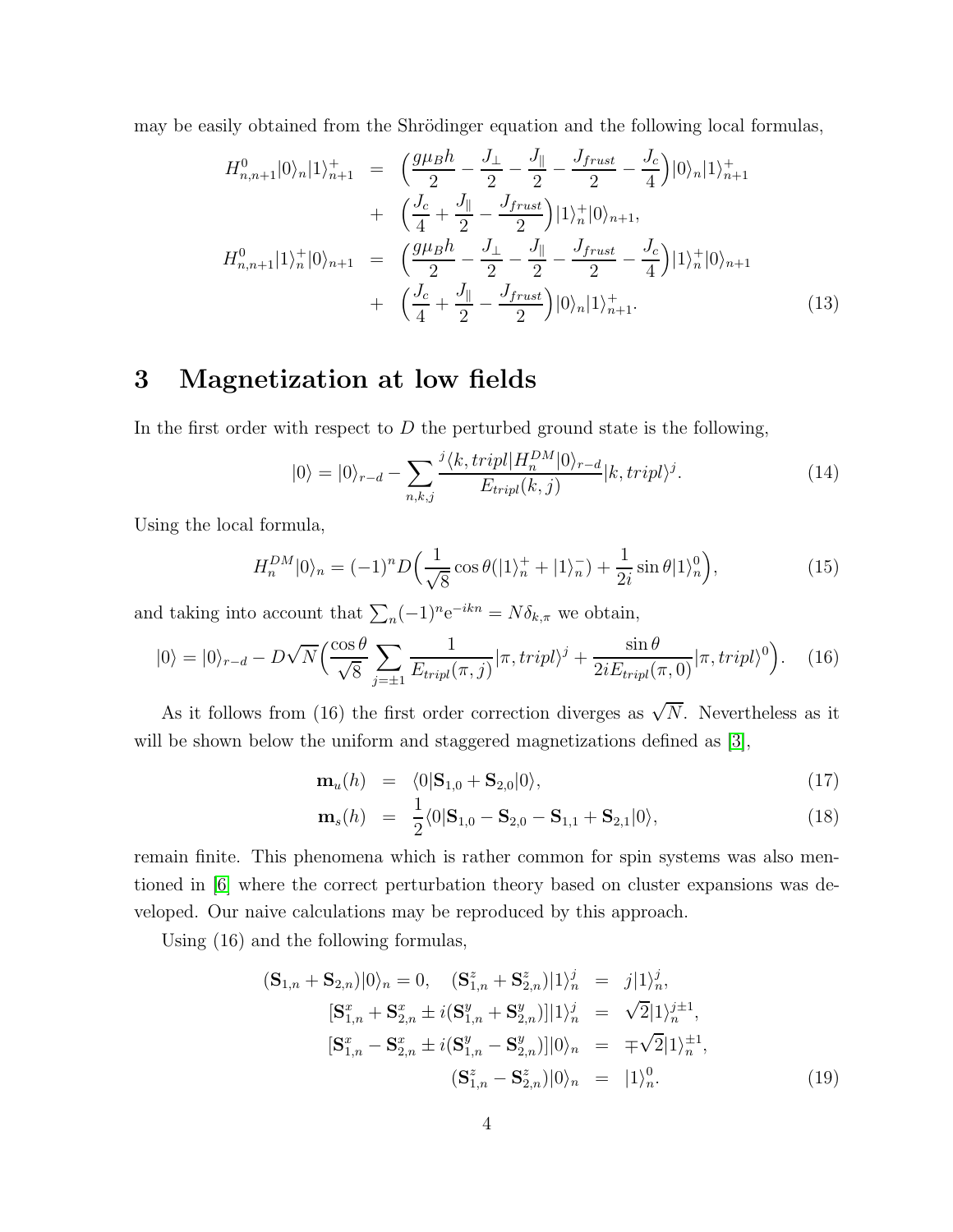one obtain,

$$
\mathbf{m}_u^x(h) = 0,
$$
  
\n
$$
\mathbf{m}_u^y(h) = -\frac{D^2 \sin 2\theta}{8E_{gap}} \sum_{j=\pm 1} \frac{j}{E_{gap} - jg\mu_B h},
$$
  
\n
$$
\mathbf{m}_u^z(h) = \frac{D^2 \cos^2 \theta}{8} \sum_{j=\pm 1} \frac{j}{(E_{gap} - jg\mu_B h)^2},
$$
  
\n
$$
\mathbf{m}_s^x(h) = \frac{D \cos \theta}{2} \sum_{j=\pm 1} \frac{j}{E_{gap} - jg\mu_B h}
$$
  
\n
$$
\mathbf{m}_s^y(h) = 0, \quad \mathbf{m}_s^z(h) = 0.
$$
\n(20)

For  $h \ll h_c$  or equivalently  $g\mu_B h \ll E_{gap}$  these formulas reduce to a compact form,

$$
\mathbf{m}_{u}(\mathbf{h}) = \frac{g\mu_B}{2E_{gap}^3} [[\mathbf{D} \times \mathbf{h}] \times \mathbf{D}],
$$
  

$$
\mathbf{m}_{s}(\mathbf{h}) = \frac{g\mu_B}{E_{gap}^2} [\mathbf{D} \times \mathbf{h}],
$$
 (21)

similar to the one obtained in [\[3\]](#page-6-2) for a single dimer.

Finitely we notice that though the perturbed ground state (16) is expanded only up to the first order of D, the uniform magnetization is proportional to  $D^2$ . In general this result requires also a  $D^2$  term in the expansion for  $|0\rangle$  because a matrix element between this term and  $|0\rangle_{r-d}$  would be of order  $D^2$ . However according to the first formula in the Eq. (19) the latter term always vanishes. Therefore our result is correct.

#### 4 Magnetization at high fields

At high fields it is more convenient to study a deviation of the uniform magnetization from its saturation value  $\mathbf{m}_u^{sat} = (0,0,1),$ 

$$
\Delta \mathbf{m}_u(h) = \mathbf{m}_u^{sat} - \mathbf{m}_u(h). \tag{22}
$$

In components,

$$
\Delta \mathbf{m}_u^{x,y}(h) = -\langle 0 | \mathbf{S}_{1,0}^{x,y} + \mathbf{S}_{2,0}^{x,y} | 0 \rangle, \n\Delta \mathbf{m}_u^z(h) = \langle 0 | 1 - \mathbf{S}_{1,0}^z - \mathbf{S}_{2,0}^z | 0 \rangle.
$$
\n(23)

Both  $\Delta m_u(h)$  and  $m_s(h)$  may be calculated in the same way as in the low-field case. The perturbed ground state,

$$
|0\rangle = |0\rangle_{sat} - \frac{D\cos\theta}{\sqrt{8N}}\sum_{n}(-1)^{n}\sum_{k}\frac{e^{-ikn}}{E_{singl}(k)}|k, singl\rangle^{j},\tag{24}
$$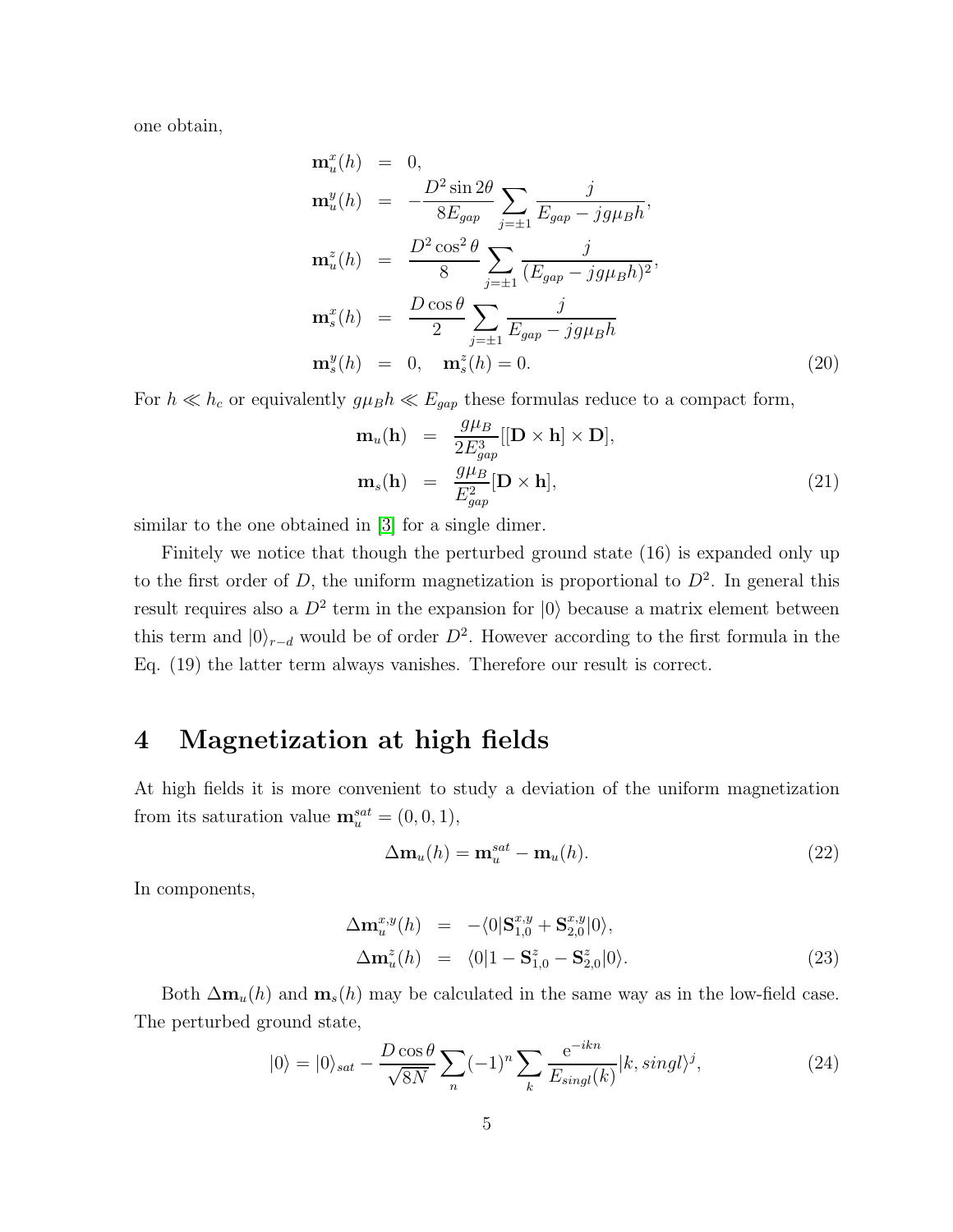reduces to,

$$
|0\rangle = |0\rangle_{s} - \frac{\sqrt{N}D\cos\theta}{\sqrt{8}E_{singl}(\pi)}|\pi, singl\rangle.
$$
 (25)

Substituting this expression into (23) and using (19), we obtain,

$$
\Delta \mathbf{m}_u^x(h) = \Delta \mathbf{m}_u^y(h) = 0, \quad \Delta \mathbf{m}_u^z(h) = \frac{D^2 \cos^2 \theta}{8E_{singl}^2(\pi)},
$$

$$
\mathbf{m}_s^x(h) = \frac{D \cos \theta}{2E_{singl}(\pi)}, \quad \mathbf{m}_s^y(h) = \mathbf{m}_s^z(h) = 0.
$$
(26)

As a consequence of (26),

$$
\Delta \mathbf{m}_u^z(h) = \frac{1}{2} (\mathbf{m}_s^x(h))^2.
$$
\n(27)

As it follows from (26) polarization for  $D \neq 0$  reaches the saturation value only asymptotically. Therefore the saturation field  $h_s$  strictly speaking has a sense only for the free Hamiltonian  $\hat{H}^0$  and is defined as the minimal field satisfying all the inequalities in (8).

At a high magnetic field  $h \gg h_s$  taking in account (12) one can reduce the system (26) as follows,

$$
\Delta \mathbf{m}_{u}^{z}(h) = \frac{D^{2} \cos^{2} \theta}{8g^{2} \mu_{B}^{2} h^{2}} \left( 1 + 2 \frac{J_{\perp} + 2J_{\parallel} + J_{c}}{g \mu_{B} h} \right),
$$

$$
\mathbf{m}_{s}^{x}(h) = \frac{D \cos \theta}{2g \mu_{B} h} \left( 1 + \frac{J_{\perp} + 2J_{\parallel} + J_{c}}{g \mu_{B} h} \right).
$$
(28)

#### 5 Conclusion

In the first order with respect to the staggered DM term we obtained analytical expressions for the uniform and staggered magnetizations at low (21) and high (28) magnetic fields. The corresponding magnetization experiment was reported in [\[7\]](#page-6-6). Although the presented plot well reproduces a global behavior of the magnetic curve between  $h_c$  and  $h_s$  the representation in the marginal regions  $h \ll h_c$  and  $h \gg h_s$  is rather crude for comparison with the formulas  $(21)$  and  $(28)$ . Therefore we refrain from any estimations for D basing on the data presented in [\[7\]](#page-6-6).